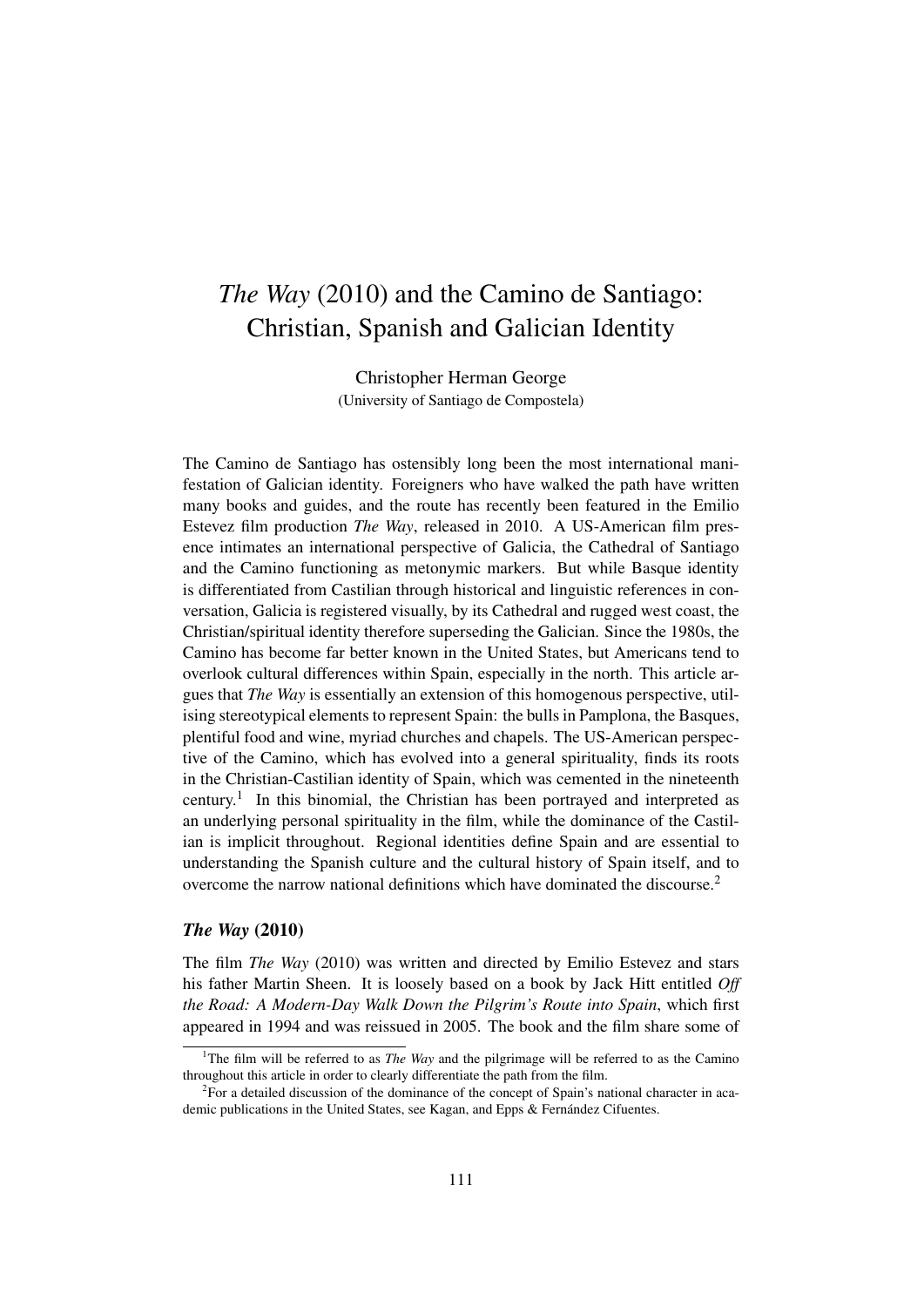the same characteristics, among which the absence of Galician identity from the US-American perspective stands out. The pilgrimage is primarily regarded as spiritual; food, landscape, and religion are mentioned and suggested as representing the traditional and typical elements (the first two purely physical, the last purely spiritual) in Spain. Therefore, the spiritual markers give way to generalised Spanish markers, the combination of the two forming the completed implied vision of the Camino as a mixture of old and new Spain. There is also an international perspective, as various nationalities/ethnicities are present in the form of characters such as Canadian, Gypsy, Dutch, and Irish. Spanish or Galician are not included here. However, in the book Spanish people play a larger role.

There are a variety of topics associated with the relationship between book and film—the genre of documentary/biography, travel literature, intercultural relationships, or transatlantic aspects. The book is travel literature with elements of biography, and the film can be regarded as a type of European road movie with some characteristics of a documentary. A topic present in both is the spiritual identity subsumed by the Camino de Santiago in lieu of the Spanish or Galician, as witnessed metonymically in the film, as if it were a flagship for the various travel accounts published in English in the last twenty years.

Lead actor Martin Sheen's grandfather was *gallego*, a term used by Sheen in various interviews to describe his heritage. This is also one of the few instances in which *gallego* or *Galicia* are mentioned with regard to the film. Sheen's ancestry is the most direct and ostensible link to Galician culture and identity both as a part of the film (the dedication at the end is to his grandfather Francisco Estevez) and outside the film in the various articles and interviews, where the grandfather is mentioned as a prime reason and motivation behind the making of the film. In the book, Galician culture surfaces in the form of *caldo gallego* (Galician broth) and once when referring to a phrase uttered in the regional language.

The official plot summary on the IMDb website does not mention Spain or Galicia but rather the spiritual quest the main character Tom is about to undertake:

"The Way" is a powerful and inspirational story [. . .] Tom decides to embark on the historical pilgrimage [. . .]. Tom begins to learn what it means to be a citizen of the world again. Through his unresolved relationship with his son, he discovers the difference between "the life we live and the life we choose."

It is clear that the Camino is a "powerful and inspirational" pilgrimage that will teach the main character to be a "citizen of the world" and allow him to discover the metaphysical message that "the life we live is the life we choose". The idea of the pilgrimage supersedes and predates the idea of a national character and is evident here in the inherent understanding that the journey does not focus on exterior national borders and cultural boundaries but rather on interior aspects of the self. On the first page of the book, the author mentions that he "cast off religion", and so paves the way for a spiritual pilgrimage. There is an implicit irony at work here as the Camino erases borders, yet regions do not. It does this, as is made clear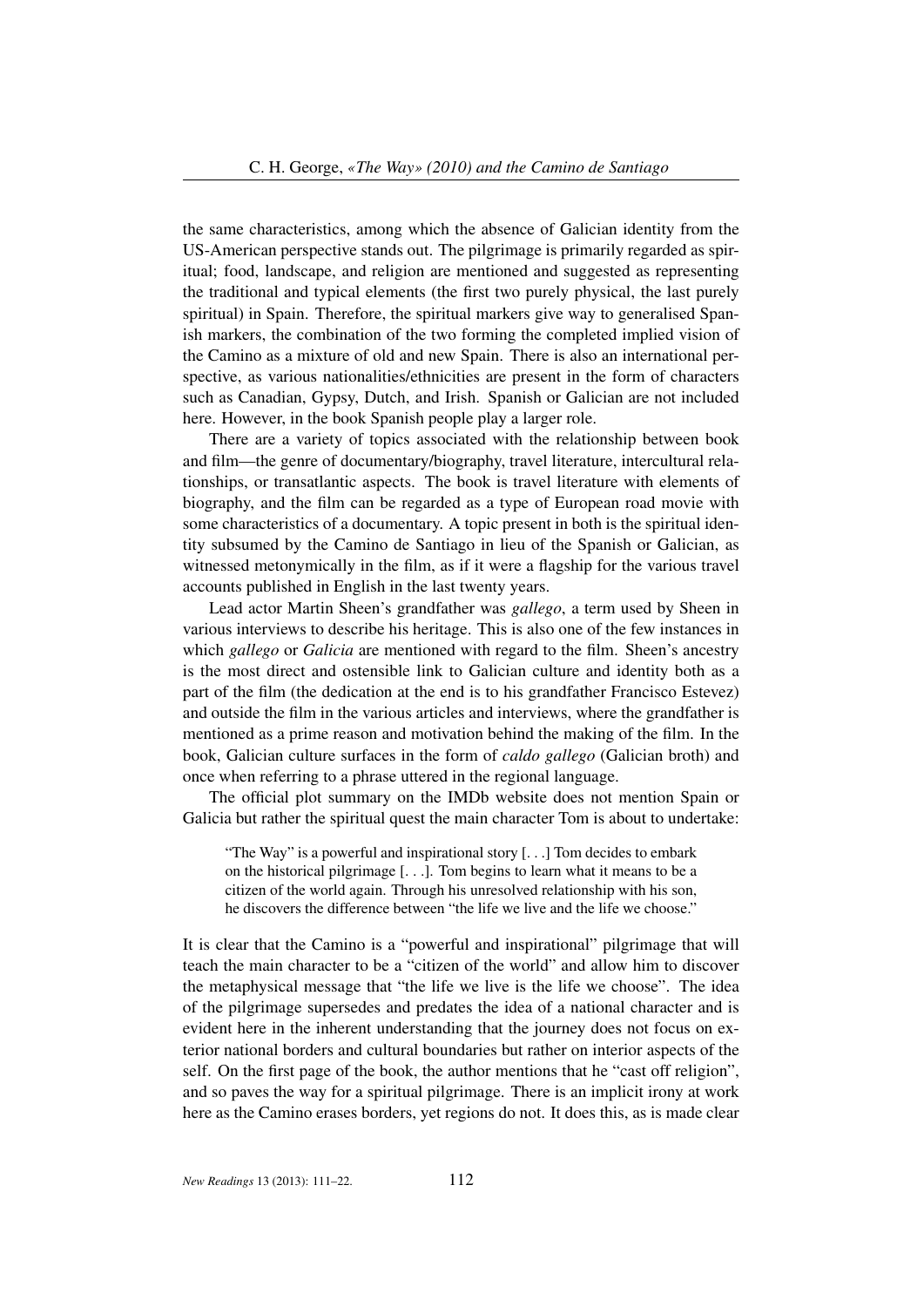in the film, by not focusing on the regional differences, and mentioning them only to contextualise certain specific elements or features, and then focusing on the literal and metaphysical journey the pilgrim is undertaking. The Camino is regarded as non-national and non-territorial, and therefore facilitates the overlooking of national borders. This leads to a cultural homogeneity bulwarked by the spiritual, but does not mean that some regional differences should be overlooked with respect to others, or reduced to homogenous stereotypical representations. The tendency of US-American scholarship and general interest in Spain to overlook or downplay regional differences diminishes the understanding of the different cultures and traditions present in the Spanish nation.

The book can be placed within the genre of travel literature, where the narrator embarks on the Camino, starting in France. He recounts his journey, explains what it is like to be a pilgrim, includes historical and cultural references, and does not shy away from personal anecdotes. The film, on the other hand, begins from a different perspective. An adventurous meandering young man named Daniel Avery dies in a storm in the Pyrenees while doing the Camino. His father, Tom Avery, then decides to follow in Daniel's footsteps in order to understand his son's point of view of life's journey. While he does the Camino he sprinkles his sons cremated remains at certain points along the way. He starts in France and during his walk has various adventures and meets three fellow pilgrims, Joost from Holland, Sarah from Canada, and Irish writer Jack, with whom he shares this journey, each having their own spiritual (or quasi-spiritual) reasons to embark upon the Camino. Eventually they end up in Santiago de Compostela, and later go on to the rugged Atlantic coastal fishing village of Muxía, where Tom sprinkles what remains of his son's ashes. In short, the film puts emphasis on the Camino as a spiritual experience, while the book is more of a travel journal.

Two key points will now be examined, in that they serve to define the role and identity of Galicia and the Camino in US-American cinema, which in turn represents a more generalised US-American perspective. The Camino is principally spiritual, secondly it is Spanish, and lastly it is Galician, the latter two being generally overlooked as the Spanish/Galician element is only important to contextualise the geography and food, but virtually nothing else; the Camino therefore is a pilgrimage and spiritual journey.

### The Camino and Galicia in US-American Cinema

The first point that will be made is that Galicia in US-American cinema by way of the Camino has no identity. Any supposed international perspective of Galician people, language, and identity is therefore false and only perceived. The assumed implicit Galician identity is something one would actually expect to find when examining Camino related resources, but the fact is that it is non-existent and replaced, rather, with a vague personal spirituality.

This point of view is upheld in the book and especially in the film. Five aspects of the film will be examined in order to illustrate what the identity discourse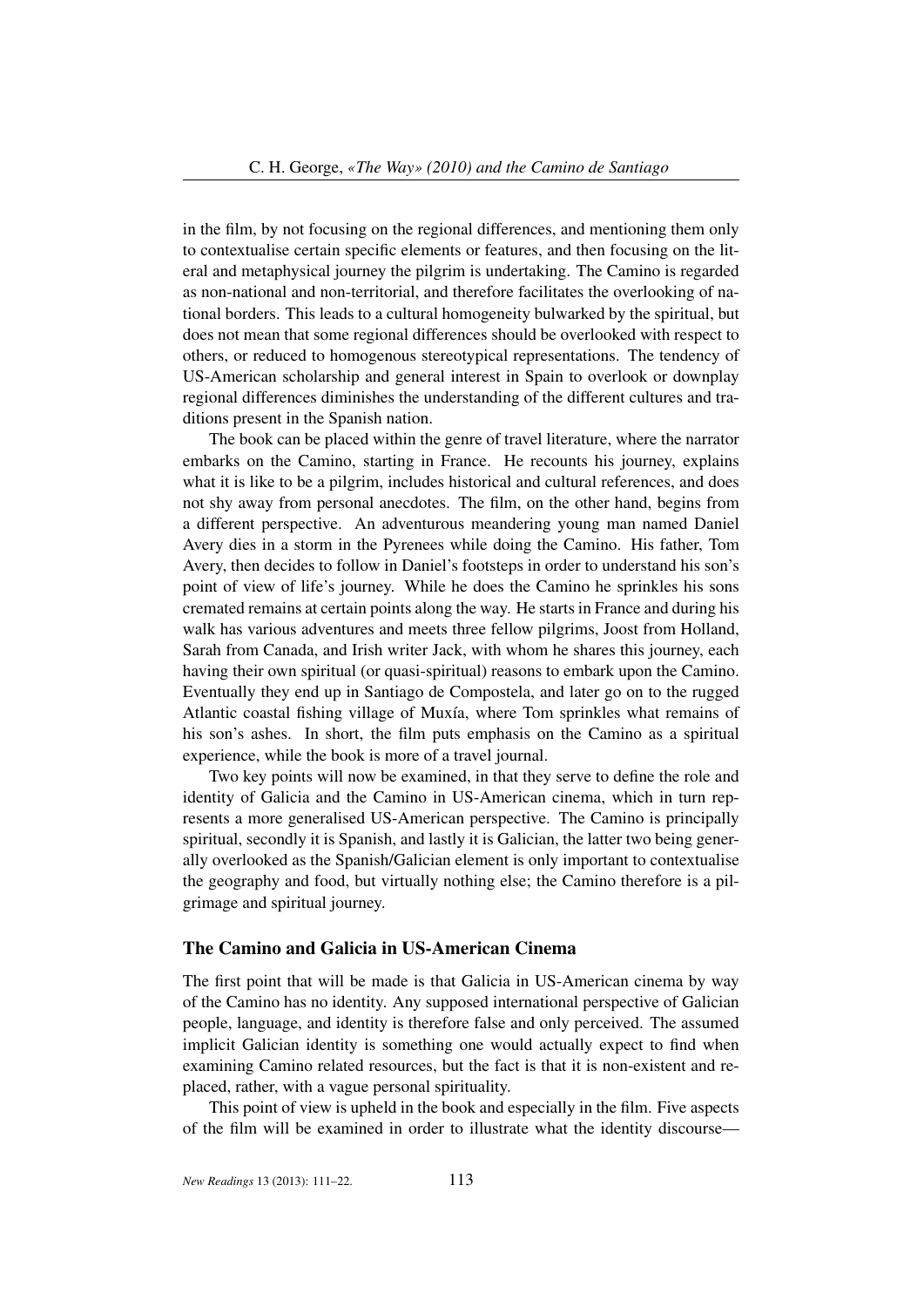interspersed with personal spiritual teleology—says about the Santiago pilgrimage. The first theme is Galicia/Santiago, the second St. James, the third the *Codex Calixtinus*, the fourth the Basque Country, and the fifth Americans. The discourse on identity is from a travel slant and revolves around the pilgrimage rather than the nation, therefore from a semantic and lexical point of view we can examine the number of times and the contexts in which these five elements are mentioned.

The term *Galicia* appears twice in the film, first in the context of drinking (*orujo*). This once again suggests the importance of food and drink in differentiating one culture from another and is especially prevalent in Spain. Alcohol (and especially wine, as the appellation system in Spain is based on geographical region) tends to be associated with specific provinces or areas. Galicia is mentioned again in a more geographical/Christian/spiritual context: "You must continue across Galicia to the sea. There is a shrine in Muxía. La Virgen de la Barca. Go there. Place the remains of your son in the water. It is for him and for you." This is a geographical explanation of the end of the road or the end of the pilgrimage, and what is understood to be Tom the father's catharsis with regards to the death of his son. The physical manifestation of this catharsis is his son's ashes, which are eventually scattered into the sea. Tom has walked the entire Camino to the ocean, first scattering the ashes at a handmade wooden cross which marked the place where his son died, and then along the way, as he slowly reaches an apex of understanding and communion with his dead son. It is fitting that, as opposed to the biblical "from dust to dust", the dialectic of water as the giver of life and the taker of life is at work here. The latter is especially interesting as the fishing village of Muxía is situated on the Costa da Morte (Death Coast), infamous for its rough seas and various shipwrecks in its waters. Muxía is symbolic in that it is where the shrine dedicated to the Virxe da barca (Virgin of the Boat) is located. Legend has it that the Virgin Mary appeared to St. James here, in a stone boat, to encourage him to continue his mission. The scattered stones, it is said, are those of that craft. The rugged and rocky coastline, a lighthouse, and a small stone church are prevalent in the last scenes of the film, and comprise a physical as well as spiritual end to Tom's journey, and consequently a manifestation of closure in his relationship with his son. They have both discovered their own personal spirituality, and Tom finally comprehends his son's thirst for adventure and wanderlust. He scatters the last of the ashes as he looks out across the Atlantic ocean towards America, realising that instead of taking his son home, he has joined him for part of his journey. Tom saw visions of his son at various points along the way, and so Muxía signifies what is truly the end of their time together. The Camino was Tom's mechanism for dealing with grief as well as their tumultuous relationship, and in the end his son has been able to encourage him to live his life to the fullest. Muxía is geographically the end of the Camino and the end of the continent, while the last of the ashes are the end of the main character's spiritual journey of the Camino, and the beginning of his world travels.

Santiago is mentioned twenty times in the film, always in reference to the Camino in one way or another. The Cathedral, mentioned twice, is treated in much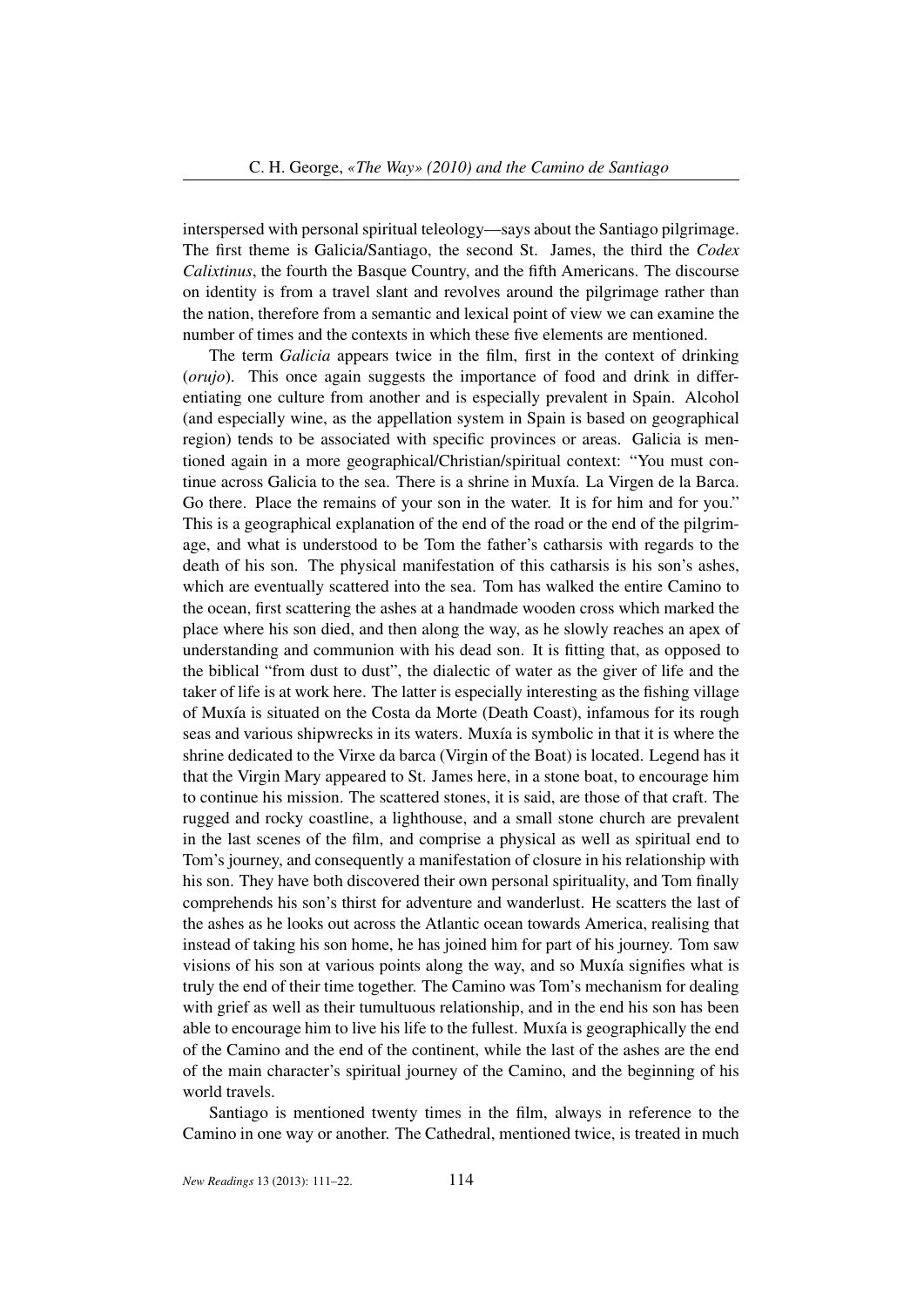the same way. It is viewed as an integral part (or in reality, the end of and therefore the physical realisation of) the Camino. As far as being visually represented in the film, the city of Santiago (presided over by the towers of the Cathedral) is seen by the four pilgrims as they are about to enter the city from atop Monte do Gozo. The Cathedral is shown at various angles from the outside as they are approaching from the main Obradoiro plaza. They climb the stairs to the main entrance, behold the Portico of Glory and the statue of St. James, and then are shown walking around the Cathedral, each having their own personal epiphanies: Tom at the tomb of St. James, Joost on his knees approaching the mullion with the figure of St. James, Sarah with her right hand placed on the same central column, and Jack sitting in a pew. They all attend the pilgrim's mass and witness the tradition of the *Botafumeiro* (the swinging back and forth through the transept of a giant incense burner). The Platerías entrance to the Cathedral is also shown, after they all get the *Compostela*, the certificate which signifies one has completed the Camino, thus constituting a physical representation of the dynamic nature of the walk.

St. James is mentioned four times in the context of the Cathedral and the Camino.<sup>3</sup> It is one way to explain the very Catholic foundation of the walk: "We believers are told that the remains of St. James, the apostle of Jesus, are interred there. And so we make pilgrimage. This is what your son Daniel was doing." This makes it clear that his son's reasons were ostensibly spiritual as is the Camino in general. It is mentioned again by Sarah, the Canadian woman, as the place where she will finally quit smoking. The architectural representation of the Cathedral is shown in the film, while the last mention suggests a pervading spiritual purpose present in anyone and everyone who sets out on the Camino, a type of fate or destiny which calls one to embark upon this pilgrimage: "And if I know one certainty about the Way of St. James, it is that no one walks this Camino by accident. No one." St. James is therefore connected with Santiago by way of the building which is the Cathedral and the symbolic end of the walk and homecoming, as it were, into the house of God. The Cathedral as represented in the film is Christian for those who are believers, spiritual for those who engage in personal metaphysical faiths, and not Galician in any way. The spiritual supersedes the regional, in the form of the Cathedral, therefore only the landscape makes up more of an implicit Galician marker in this sense.

Having discussed a number of terms potentially relating to Galician identity in their context, I will now have a look at terms that are not employed and, in this way, constitute notable omissions, especially in the context of identity and the Camino. Galicia (as an autonomous region different from the rest of the patchwork of regions which make up Spain) and the Galician language are not mentioned at any time. This omission is particularly interesting in light of the explicit references to Basque identity, as can be seen in the following conversation which takes place in Navarre:

<sup>&</sup>lt;sup>3</sup>As an interesting side note, the other two individuals of the name *James* mentioned in the film are the American folk singer James Taylor and the Irish author James Joyce.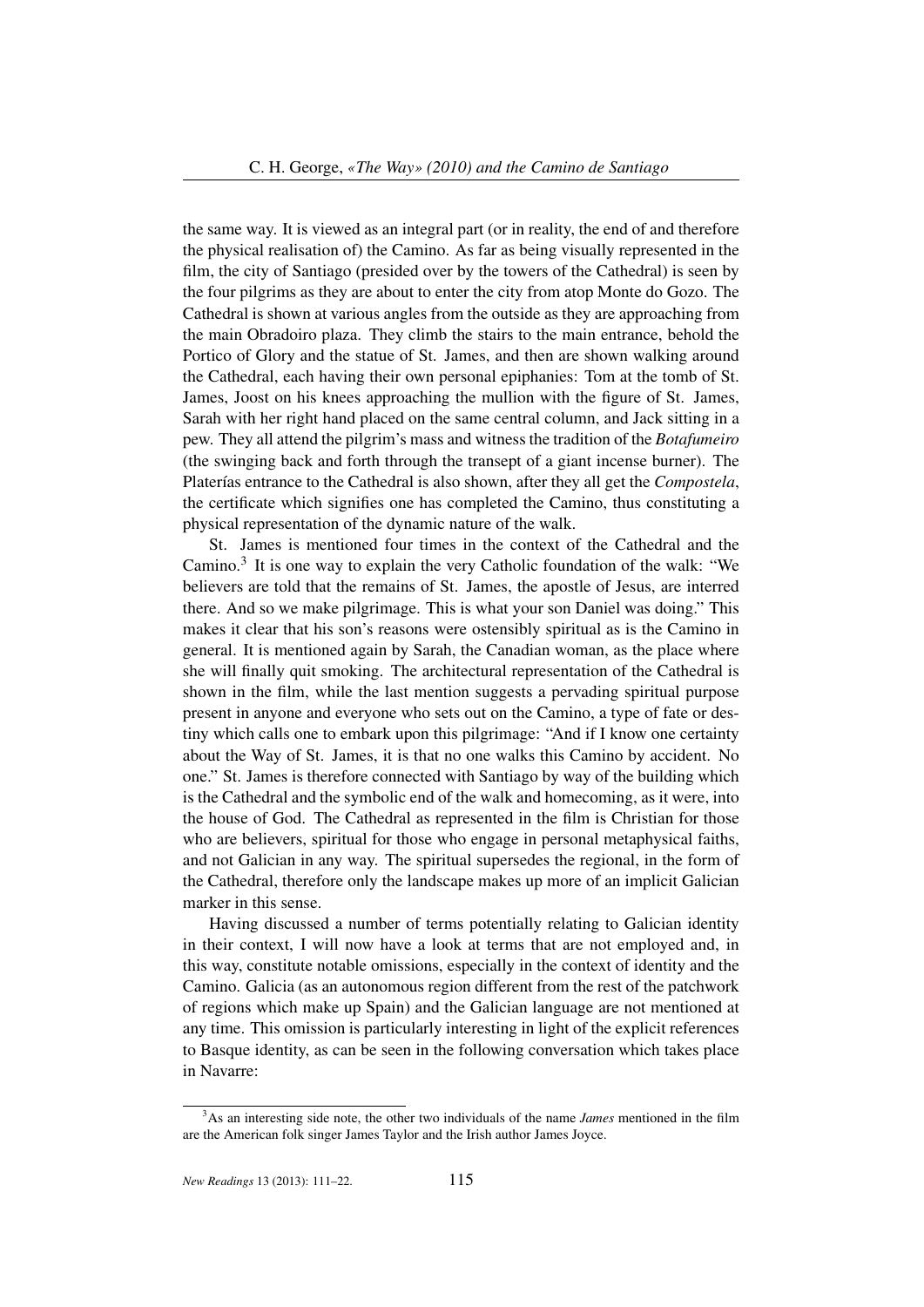"It's my first time in Spain."

"You are not only in Spain. You are in the Basque Country. We are in Navarra."

"Well, is there a room in the Basque Country in Navarra?"

This brief exchange clearly does two things. On one hand, it includes Navarre in the Basque Country. Even though the Basque language is spoken in parts of Navarre, it forms an autonomous region separate from that denominated Basque Country, and so this is not a geographically accurate statement. On the other hand this serves to differentiate the Basque people/identity (which includes Navarre) from the rest of Spain with the simple phrase "not only", and so the unique nature of this region is posited as a positive identifying factor with regard to the larger area of the nation. It is possible that the filmmakers overlooked the fact that they are two autonomous regions, or perhaps they embrace a wider concept of "Basqueness", which would include the Basques living in Navarre. In any case, it is confusing for the spectator in that the two regions are used interchangeably in the dialogue and geography, when they should be described as separate regions. At the same time it is clear that the geographical consideration of Navarre is subsumed by the more generalised idea of a specific Basque people occupying this area with their own identity.

This composite Basque identity is the product of a stereotype which in turn fits nicely into the overall stereotype of a homogenised Spain as being an element of difference, or rather, the exception that confirms the rule. These cultural differences can be interpreted as quaint and do not challenge the ideas inherited from the nineteenth-century concept of Spain as an old world nation with negligible regional identities.

The Basque Country is mentioned, and "Basqueness" is differentiated once again during an animated discussion among pilgrims and locals about Charlemagne:

This is Spain! This is Basque Spain! He tortured the Basques of Pamplona and allowed his men to have a little too much rest and relaxation with our women. When the Basque shepherds, who lived around here, heard what happened in Pamplona, they slipped into the woods, and we, we Basques, killed them.

This completes the hero myth of the Basque people and makes one of their cultural characteristics virtue, as they were a noble and brave people in the face of danger and tyranny. Here is a clear allusion to Spanish national character. The Basque people (Basque Country/Navarre) are afforded an identity within the larger framework of Spain, while Galicia is not. Estevez and Sheen are not to blame for this exclusion. They made a successful travel movie which combined a fictional narrative with the real-life actors and was well-marketed from this perspective. The filmmaker calls the film "pro-people, pro-life, not anti-anything." While this is certainly true, some type of Galician markers, like the ones employed for the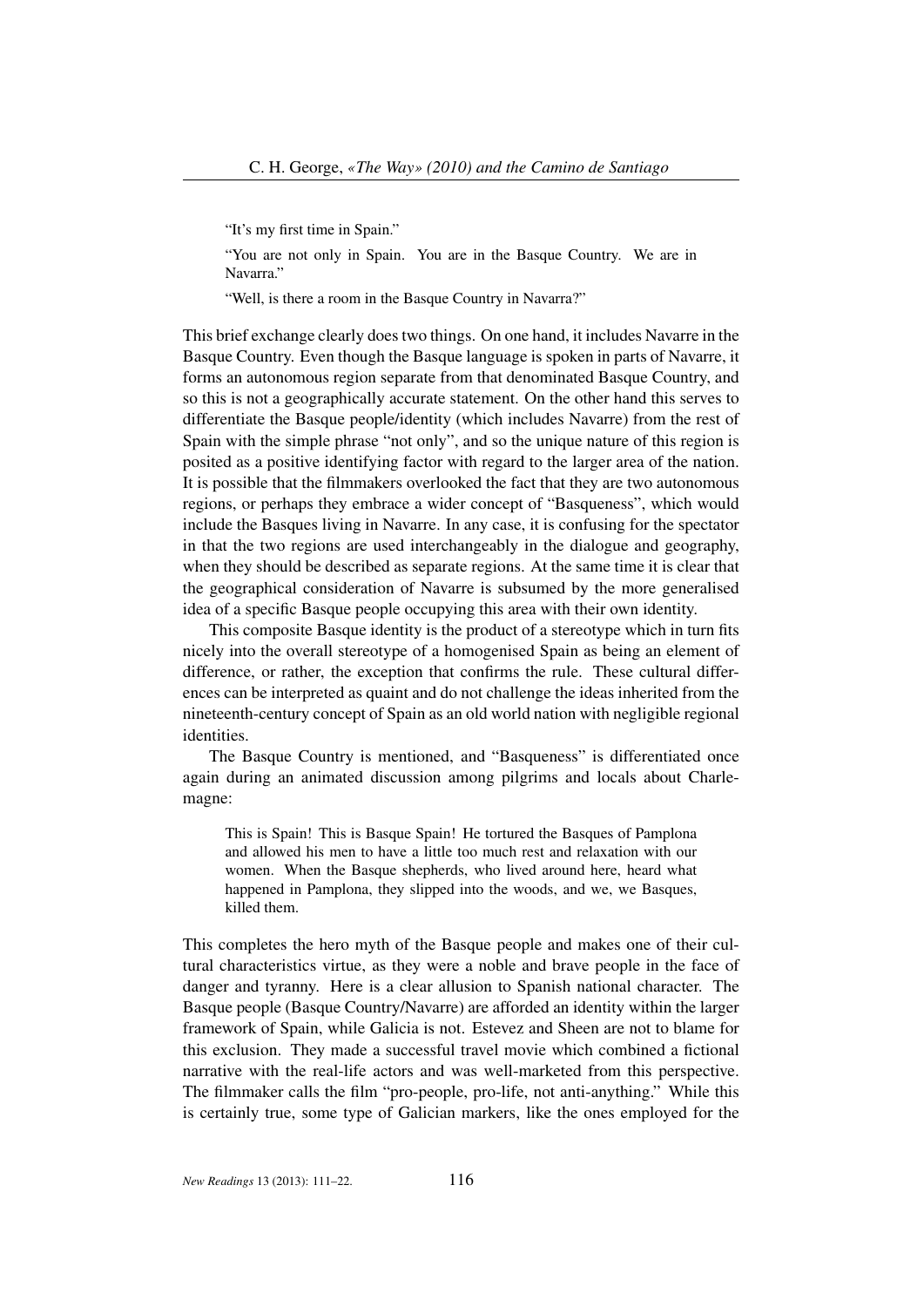Basques, would have enhanced the perspective of varied Spanish cultures within the country's regions, the understanding of the Camino, and the people and places encountered along the way.

While visual markers tend to be lacking, the aural markers present on the official soundtrack of the film include two songs by Galician group Berrogüetto ("Fusco" and "Nadal de Luintra"). The Coro El Encuentro Burgos sing the song heard during the gypsy party, and the rest of the soundtrack consists of instrumental music and songs in English. It is ironic that Galician identity in terms of the language, tradition of folk music, and traditional instruments (especially the bagpipes) is registered aurally, albeit not visually or verbally. This necessarily places it in the background where it would easily remain unnoticed and therefore not constitute as fundamental a marker as the visual or the verbal.

Another juxtaposition at play in the film is that of Americans and Europeans, and of the sublime spirituality perhaps inherent in Europeans and not present in the younger, less developed US-American culture, especially from the point of view of the pilgrims and those who cater to them. One of the comments made by Tom involves the linguistic inflexibility and ignorance of many Americans, as well as American rather than English being the language that they speak: "You know I don't speak Spanish! I'm an American! I speak American!" Other comments suggest various negative stereotypes from the point of view of the Europeans, such as the fact that Americans are opinionated, never punctual, and unable to drink socially:

"Americans are always late."

"Hey, the Americans are here! Bueno, bueno, bueno!"

"Finally! An American without an opinion. Take a picture."

"Proof once again that Americans can't hold their liquor."

Tom, the main character, also has his own particular view of the Europeans and especially the Dutch, which represents most facets of the American stereotype on this issue—that Europeans like to party and drink and socialise and due to this they are not efficient travelers: "You see, unlike the Dutch guidebook which may be directing you to the nearest party, the American guidebook is designed so that you don't look like a clown if you order *pintxos* when you really mean *tapas*." Tom of course gets the two words confused and is quite embarrassed when the waiter informs him of his mistake, once again fortifying the idea that Americans are incapable of speaking foreign languages. This constitutes one of the various references to language and food and strengthens the Basque identity as the waiter mentions that they are *pintxos* because they are in Navarre, as *tapas* are only served more to the south, in Madrid.

Both Tom and Joost are carrying guidebooks with them, which seems to imply the idea of the Camino as a packaged tour. There are so many guidebooks around nowadays that the Camino has the characteristics of both a tour and a pilgrimage. In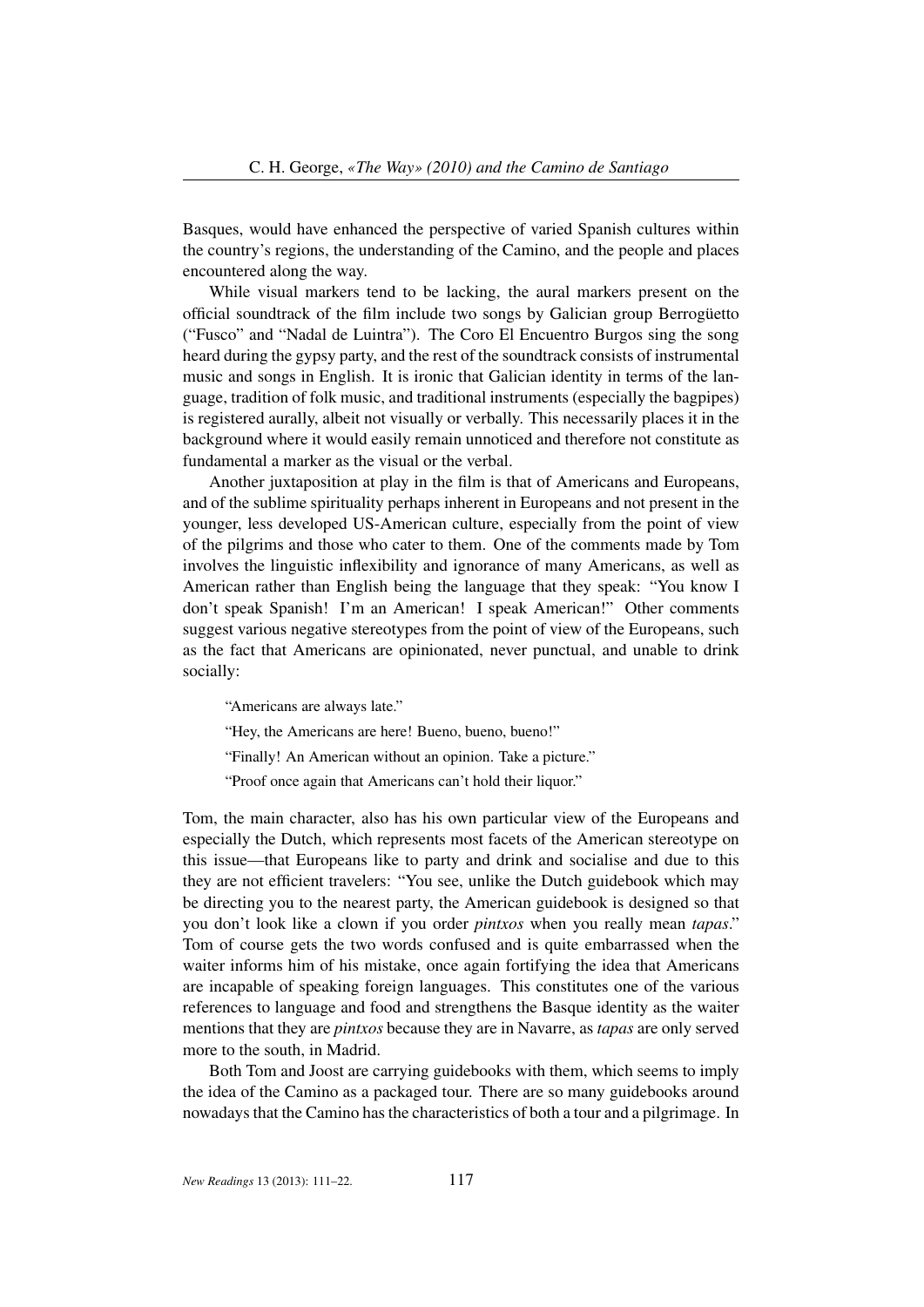his book, Hitt differentiates between the tourist and the pilgrim, asking the question whether walking the Camino was a "sacred task" or "trumped-up tourism" (196). He later comes to the conclusion that pilgrims are a "subspecies of tourist" (230). The film regards the pilgrims as just the opposite, a superspecies of tourist, as it were, in the sense that, above and beyond engaging in typical tourist activities such as staying at hostels and dining out, they have a sense of a spiritual mission.

In the book, Hitt also differentiates the Basque Country from Spain, but not Galicia. He quotes the monk Aimery Picaud (author of the *Codex Calixtinus*) concerning the "Basques of Navarre" (53), and also discusses the history, language and character of the Basques, even hinting at their aversion to the Spanish state (54). With regard to Galicia, he gives a passing mention of the *quemada* as a pilgrim ceremony (182–83). He mentions the Celtic *pallozas* (round huts made of stone with straw rooves) in O Cebreiro, the first stop in Galicia on the Camino. One of these is quickly shown in the film. In the book, Galician, pilgrim and Celtic are intermingled and not clearly discussed. When he arrives in the city of Santiago, Hitt mentions Platerías and Azabachería as the streets where artisans historically sold their products (235), and continue to do so today. Platerías is a plaza and not a street. He mentions *pulpo* (octopus), but does not state that it is a typically Galician dish (220), and mixes Castilian and Galician place names, even though the Galician names are the official ones, in places such as *Palas de Rey* (for *Palas de Rei*) and *Mellid* (for *Melide*). He incorrectly Galicianises the name of a town ten kilometers from Santiago where the airport is located, coming up with *Lavacola* instead of *Lavacolla* after substituting the Galician *l* for the Castilian *ll*, and then furnishes a dubious etymology (233). In these things he is blatantly wrong and they actually work to discredit parts of the book, especially as travel literature. A correct and more in-depth historical context for the Galician elements and characteristics of Santiago would lend the tale a more complete and concise portrait of the region and especially the town which gives its name to the Camino.

#### Stereotypical Views of Spain and the Camino

The Camino is considered Christian and Catholic rather than specifically Spanish or Galician according to the film. It is a historically religious pilgrimage, and continues to conserve many vestiges of this tradition, but at the same time has also given way to a generalised spirituality stemming from and not precluding the Christian/Catholic element. This point is illustrated in the film through the figure of Father Frank. He is an elderly Catholic priest from New York who wears a yarmulke, which clearly suggests a spiritual if not religious syncretism present on the Camino. He gives Tom a rosary after the latter mentions that he is not a practicing Catholic, and subsequently comments that a lot of "lapsed Catholics" are doing the Camino. This does three things: it serves to concisely delineate the Christian or Catholic dimension underlying the spiritual element present in the pilgrims, it blurs the boundary between religion and spirituality, and it overlooks regional peculiarities.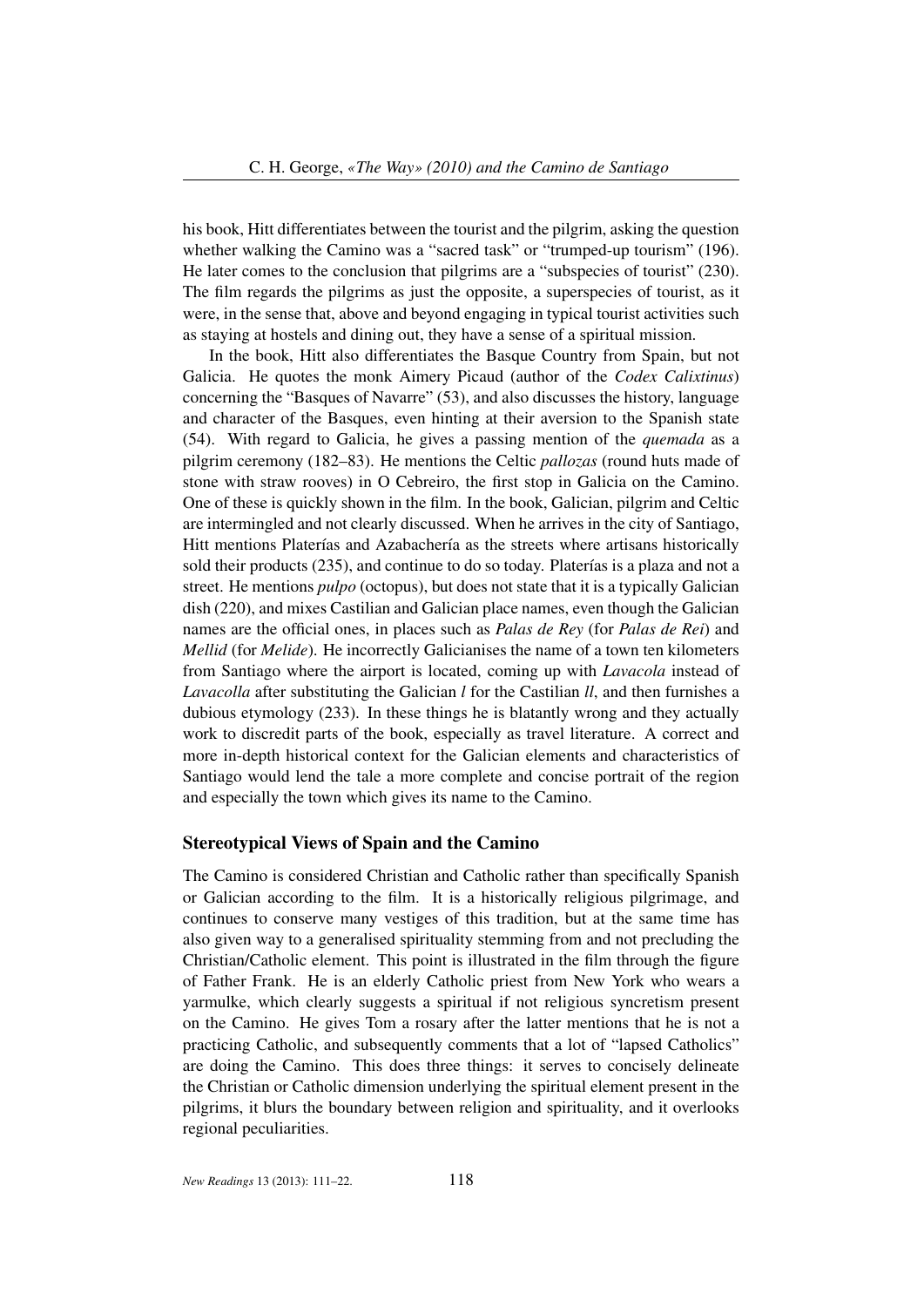In this manner, there is a unified vision placed upon Spain, so that regional differences (Basque/Galician/Catalan, etc.) become quaint and comparable to the regional differences in the United States. Spain appears therefore as a kind of medieval Republic of Letters without national or regional boundaries. France is barely differentiated from Spain in the film, even though Tom starts the Camino from Saint-Jean Pied-de-Port. The Basque Country is confused with Navarre and subsequently the Basque people are differentiated historically and culturally from Spain, yet the tensions between the regions and the central government are never alluded to.

This undifferentiated view of Spain goes back to the beginning of Hispanism and Spanish Studies in the United States in the nineteenth century, with the likes of Spanish professor and literary historian George Ticknor, historian William H. Prescott, author Washington Irving and poet Henry Wadsworth Longfellow. They were all involved in studying, criticising or translating Spanish literature and history, and they all shared the basic imagological premise of Spain as a unique culture, which informed the basis for all of their observations. Spanish literature especially was viewed as the most national of all literatures, and this was its most outstanding aspect as it was seen to represent the ideals and character of the Spanish people.

The image of a decadent Spain was prevalent especially in the nineteenth century. At the end of his *History of Spanish Literature* (1854), George Ticknor praises the Spanish people yet laments the inevitable fall of empire, culture and literature (3: 350–51). Ticknor believes that the very core of the Spanish national character, loyalty and faith, ultimately led to its decadence and decline. He writes that "Spain's early cultural florescence was doomed to decay" thanks to the monarchy, Inquisition and "corrosive forces of courtly life" (Kagan 254). Spain was viewed as a backward nation throughout the nineteenth and also into the twentieth century in terms of literary history, where "The discrepancy between Anglo-American and Spanish understandings of literary history" were apparent in the "discrepancy between innovation and tradition, openness and control, inclusion and exclusion" (Epps & Fernández Cifuentes 18). Richard Kagan develops an idea he calls "Prescott's Paradigm", which indicates that Spain was considered the antithesis of the United States in politics, culture and philosophical ideals (253). This led to a romantic yet decadent image, which Kagan affirms was created in the nineteenth century and was then largely influenced by Hemingway in the twentieth century (ix–x).

The same perception continues today, and for this reason nationalisms and national identity in this context are often overlooked—identity and pilgrimage does not make sense in terms of regions. Northern Spain and France are portrayed visually in the film and in reality are quite similar in architecture and landscape, and so the jump from this to a homogenous culture is easy to make and also to infer. It becomes clear that the succession of stereotypes in the film demonstrate this homogenous perspective, as there are images of, or conversations about, the running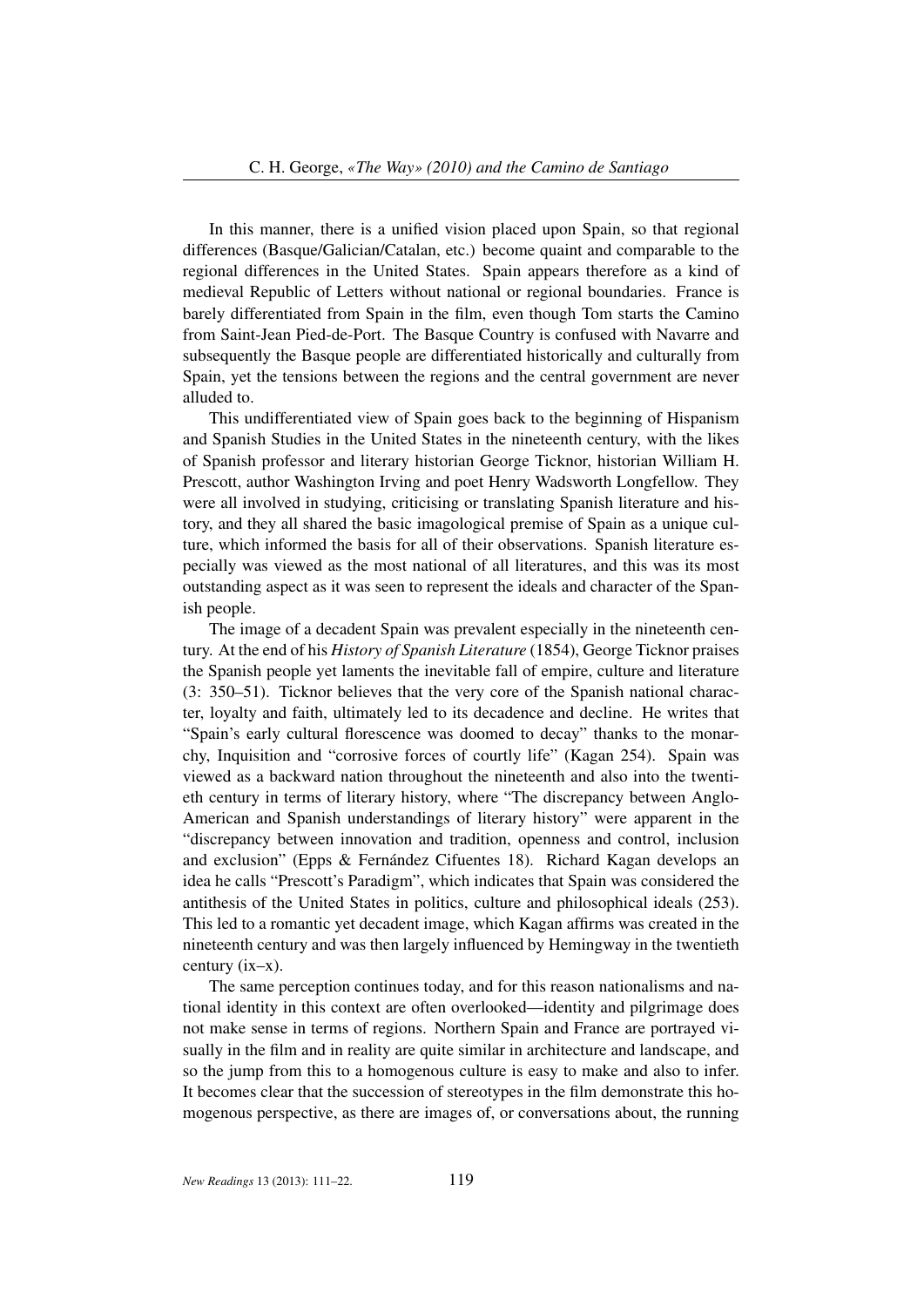of the bulls in Pamplona, the stereotype of the Basque people or Basque identity (the fact that they speak Euskera and not Castilian is well-known), food and wine, churches and chapels. These are not challenged by the characters and are even incorporated into the idea of the Camino itself as a stereotypical pilgrimage. These elements converge into an image of the Spanish character that is implicit in the film, as interaction with Spaniards is purely anecdotal and rather uncommon. This being said, in one of the few interactions with the local population, in Burgos there is an important episode in the film involving a young Gypsy, who steals Tom's pack. He is eventually reprimanded by his father for "dishonouring" himself and his family, and apologises and returns the pack to Tom. The pilgrims are then invited to a Gypsy party. The son is later made to carry the pack to the edge of town for Tom in order to redress his wrongdoing. This part of the film works on two levels: it is a sequence of both negative and positive stereotypes regarding Gypsies—the father actually confronts the idea that they are "thieves and beggars" as much through his words as through his actions—, and it represents a generalised quaint Spanish culture in which the ethics of Catholicism are inherently instilled. In Burgos, Father Frank also tells Tom to visit the Cathedral, as it is where *El Cid*, from the "Chuck Heston film", is buried. *El Cid* was a Spanish national hero who also figures prominently in Spanish literary history, as the *Poem of the Cid* is the oldest instance of Castilian verse.

The landscape also forms an integral part of the Camino, as it gives form to the path itself. Churches are present, and rather than being treated as religious places, serve as landscape and spiritual markers for the Camino. The pilgrimage route is marked by the geographical features and the churches are visually symbolic as far as the pilgrimage is a Catholic/spiritual journey.

The Camino de Santiago as a spiritual quest and pilgrimage has been quite present in the English literary imagination as far back as Chaucer, who possibly even embarked upon it, and whose Wife of Bath did various pilgrimages including Jerusalem, Rome, Boulogne and, of course, Santiago de Compostela. Travelers during the eighteenth and nineteenth centuries like George Borrow helped to cement the Christian/generic Spanish identity of the Camino. Borrow wrote the following about Santiago in his *The Bible in Spain* (1843):

A beautiful old town is Saint James, containing about twenty thousand inhabitants. Time has been when, with the single exception of Rome, it was the most celebrated resort of pilgrims in the world; its cathedral being said to contain the bones of Saint James the elder, the child of the thunder, who, according to the legend of the Roman church, first preached the Gospel in Spain. Its glory, however, as a place of pilgrimage, is rapidly passing away. (378)

A revival of the Camino in the late twentieth century, especially on the international scene, moved the discourse away from the traditional subject of Spanish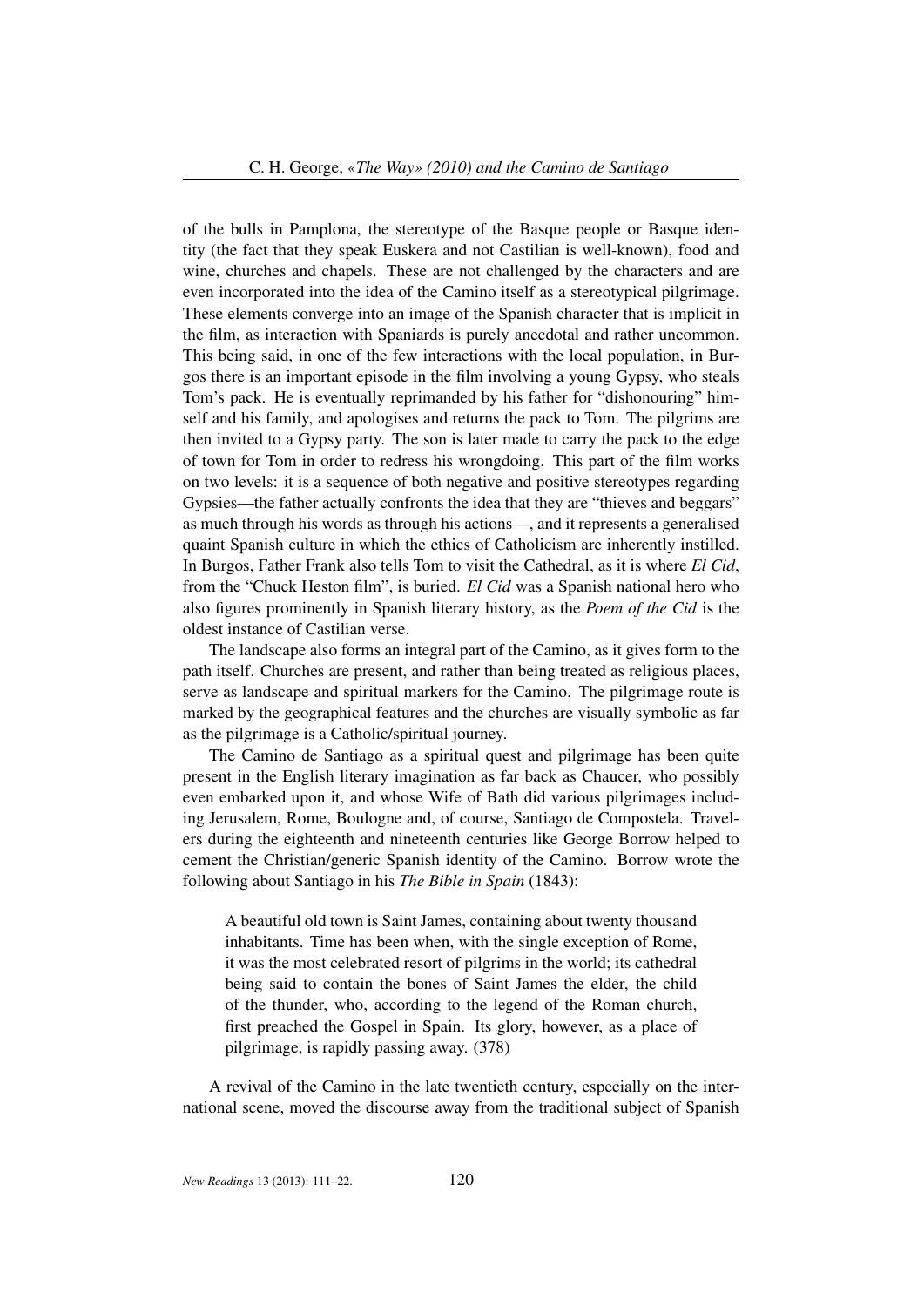romanticism and decadence to a more cosmopolitan point of view. There is an international rather than a local perspective in the film, which naturally leads to some stereotyping. One of the major aspects of the Camino represented is the fact that while on this personal spiritual quest, one encounters other pilgrims in a similar situation. Tom, for example, finds his own little group, which consists of a Dutchman doing the walk in order to lose weight and reignite the spark in his marriage, an Irishman who has writer's block, and a Canadian woman getting over an abusive marriage and planning to give up smoking. They are all on their own personal spiritual quests to confront personal problems. The Christian element of the Camino is replaced by the spiritual; personal transformation becomes spiritual; it is the individuation of the spiritual.

It has been mentioned that along with the film, various books on the Camino have recently been published. These tend to be different types of popular travel memoirs which demonstrate the growing popularity of the Camino. One interesting translation with regard to the history of the Camino is *The Pilgrim's Guide to Santiago de Compostela* (1993) by William Melczer, who was a Professor of Medieval and Renaissance Studies at Syracuse University. It is the first complete English translation of Book Five of the *Codex Calixtinus*, according to the publisher. Book Five is regarded as the first guidebook for the Camino and dates from the twelfth century. The translation demonstrates the popularity of the Camino among intellectuals and in the academic world. The Irish writer character in the film, Jack, mentions this work. This book coupled with the multiple popular publications on this subject serve to illustrate the popularity of the Camino in America, which is further manifested in the making of the film, and which in turn merits study and discussion.

As has been illustrated in the two main points and the various examples from the film, supported by some historical contextualisation, the Camino de Santiago is certainly not a marker of national identity, be it Spanish or Galician, but rather holds primarily Christian/spiritual connotations. The film *The Way* (2010) is, for the most part, a succession of US-American stereotypes on Spain or Europe (many times one cannot tell the difference), which includes a paucity of references to Galician culture. The implications of the continuing romantic image of Spain simply serve to propitiate outdated ideas and cloud the understanding of the various Spanish cultures at work on the Iberian Peninsula. This in turn decontextualises historical and cultural markers, and also the especially Galician peculiarities which form an integral part of the Camino.